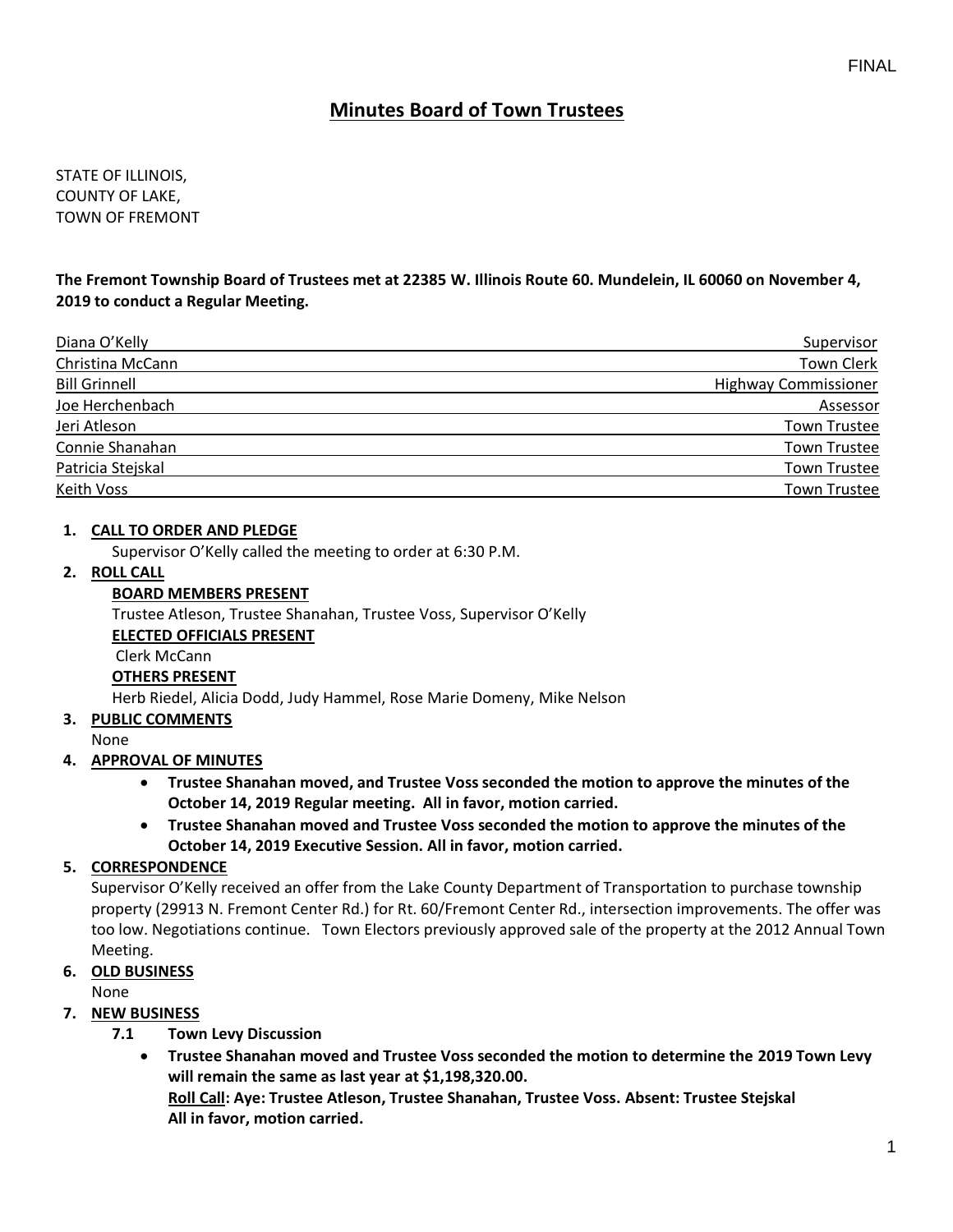- **7.2 Road District Levy Discussion**
	- **Trustee Shanahan moved and Trustee Voss seconded the motion to determine the 2019 Road District Levy should be increased to meet increasing road maintenance expenses. The amount levied will be \$1,684,936.00.**
		- **Roll Call: Trustee Atleson, Trustee Shanahan, Trustee Voss. Absent: Trustee Stejskal All in favor, motion carried.**

# **8. PARKS REPORT**

Parks Manager Herb Riedel reported the following:

- Parks are closed for the season
- Pickleball courts and restrooms were open for month of October
- Buffer zone work has begun
- Acquired a Pro-Gator demonstration unit to try-out at the parks
- Meeting with TriTel tomorrow to discuss Ivanhoe security cameras
- Met with Lake County Lightning management to discuss dimensions for multi-purpose field dugouts
- Shade structures held up great over the summer
- Board consensus is that all ball field contracts should be timed to renew in the same year.

# **CERT REPORT**

CERT team member Judy Hammel reported the following:

- Oct 6 Fire Dept Open House at Countryside in Vernon Hills
- Oct 20 Fire Dept Open House at Grayslake
- Oct 21 Quarterly Team Meeting on CERT Incident Command
- Nov 14 Annual Lake County Emergency Planning Committee conference at CLC. Four CERT members are attending

# **9. COMMUNITY GARDEN REPORT**

Garden Coordinator Alicia Dodd reported the following:

- Still harvesting produce
- Hoop house will be moved after tomatoes ripen
- Working on designs for garden signs

# **10. ELECTED OFFICIALS' REPORT**

**Assessor**

No Report

**Clerk** 

# **2020 Board Meeting Schedule**

• **Trustee Shanahan moved and Trustee Voss seconded the motion to adopt the proposed 2020 Board Meeting Schedule with one revision – change October meeting date to October 5. All in favor, motion carried.** 

# **Highway Commissioner**

Operations Manager Herb Riedel reported the following:

- Held brush pickup for Westshoreland and West Shore Park neighborhoods
- Crews dealt with early Halloween snowstorm
- Chardon Rd., paving and striping is almost complete and landscape restoration will be done next year

#### **Supervisor**

Supervisor O'Kelly reported the following:

- Waste hauler bids are due next week
- Mundelein Jewel is collecting donations for Thanksgiving dinner program
- Received an anonymous foundation donation in the amount of \$10,000 to be earmarked for the adopta-senior gift program and food pantry (nominated by a Del Webb resident)